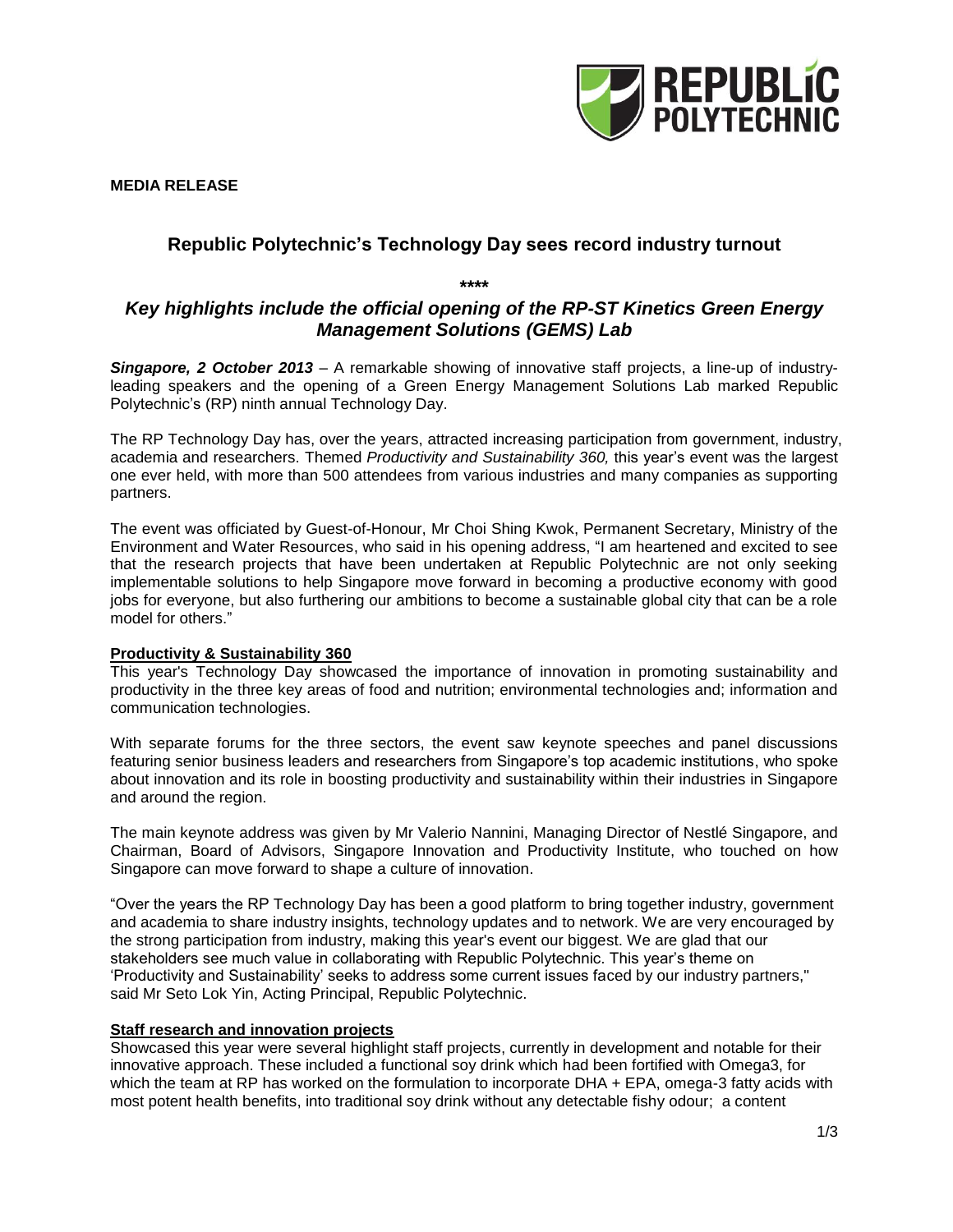

management system for digital media censorship and classification that addresses the gap in capabilities in existing internet filters and parental lock systems; and a project that aims to make Hydrogen fuel cells more practical and affordable, which is currently in prototype stage and is expected to be commercialised in 2014.

The RP Technology Day also saw the official opening of the joint research facility, the RP-ST Kinetics Green Energy Management Solutions (GEMS) Lab, which specialises in green energy technology, and the signing of a collaboration agreement between RP and A\*STAR's Institute of Chemical and Engineering Sciences (ICES).

## **RP-ST Kinetics Green Energy Management Solutions (GEMS) Lab**

The joint research facility by RP and ST Kinetics is aimed at carrying out cutting-edge research in the area of clean energy solutions.

The lab will house key equipment such as the Integrated Fuel Cell System with Electrolyzer, which will help researchers perform benchmarking tests on the performance of next generation fuel cells and conduct detailed analysis on hydrogen generation technology for refinement and optimisation.

The lab also has a 2kW Mobile Fuel Cell Unit, which helps researchers understand the requirements for mobile fuel cell systems meant for Electric Vehicles (EV). The mobile fuel cell unit will play an instrumental role in the design and development of safe, reliable and efficient energy storage devices, one of the key focus areas of the RP-ST Kinetics GEMS lab.

"The launch of the GEMS lab will further advance our R&D efforts to develop environmentally friendly and commercially viable energy solutions. We are proud to deepen our collaboration with RP and look forward to breaking new grounds in energy management and green energy technologies," said Mr Sew Chee Jhuen, President, ST Kinetics.

### **RP-A\*STAR ICES MOU**

RP also signed an MOU with A\*STAR's ICES Experimental Power Grid Centre on Jurong Island which will offer RP students opportunities for internships and mentorship around final year projects, while RP staff will work together with ICES on research projects. The Centre boasts a state-of-the-art facility which will facilitate research and development activities around energy and smart grid solutions.

#### **About Republic Polytechnic**

The first educational institution in Singapore to leverage Problem-Based Learning approach for all its diploma programmes, Republic Polytechnic (RP) has six schools and two academic centres offering thirty-seven diplomas in Infocomm, Engineering, Applied Science, Technology for the Arts, Sports, Health & Leisure, Events and Hospitality, Enterprise, and Communication.

Republic Polytechnic is committed to nurturing innovation and entrepreneurial learning in an environment that develops problem-solving skills and lifelong learning opportunities. Its holistic, broad-based curriculum, covering culture, enterprise development and cognitive processes, prepares students for an active and meaningful role in society.

Republic Polytechnic strives for excellence and has achieved various international and national accreditations, including ISO9001, ISO14001, OHSAS 18001, SS540, Singapore Quality Class, People Developer, Innovation Class, and Service Class.

For more information, visit [www.rp.edu.sg](http://www.rp.edu.sg/)